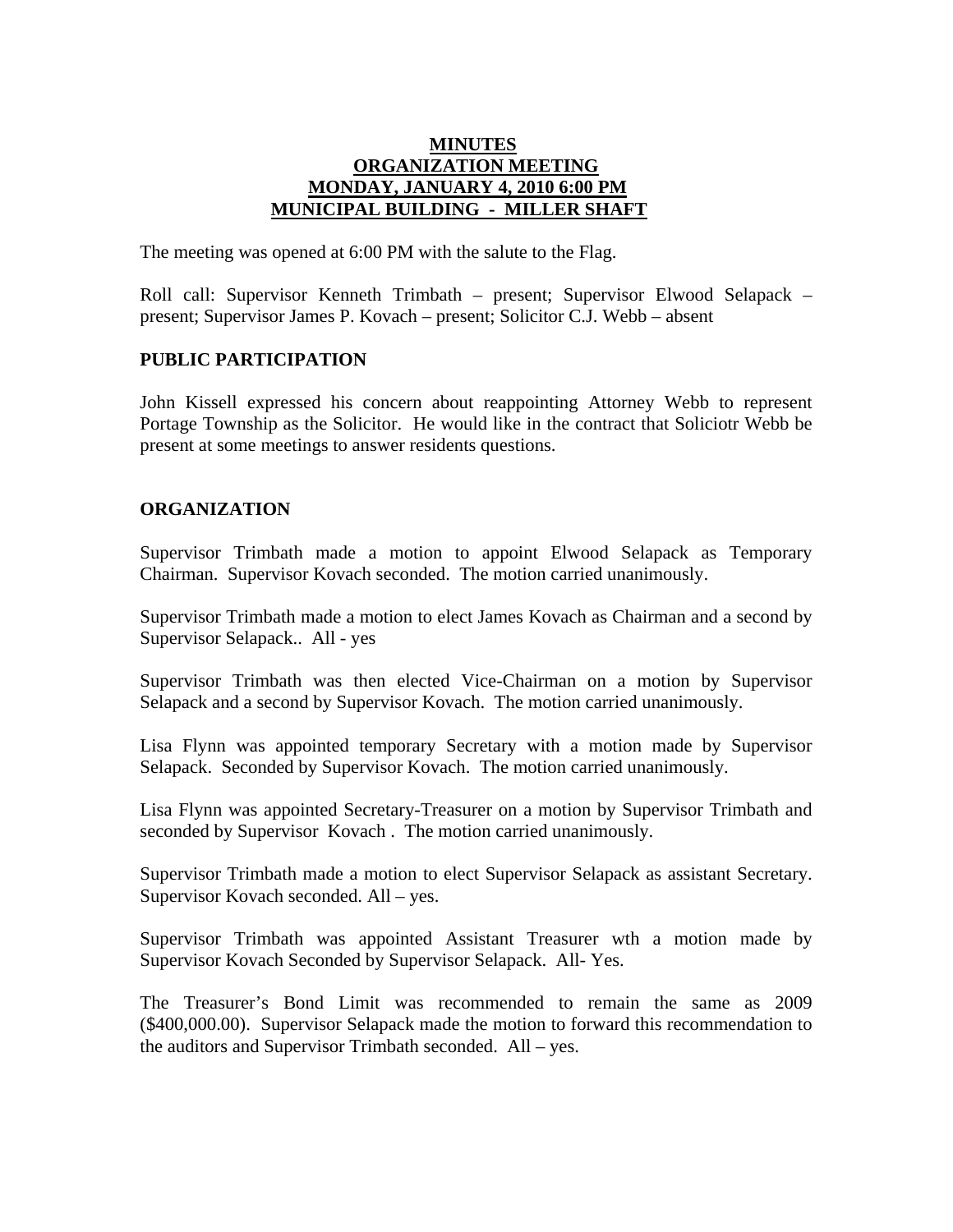Supervisor Trimbath made the motion to appoint the law firm of Smorto, Persio, Webb and McGill as Legal Counsel for 2010. Supervisor Selapack seconded. The motion carried unanimously.

Supervisor Selapack made the motion to appoint The EADS Group as the Township Engineer for 2010. Supervisor Trimbath seconded. The motion carried unanimously.

Mainline National Bank was named the depository for 2010 on a motion by Supervisor Selapack and a second by Supervisor Trimbath. All – yes.

The Portage Area School District was appointed Act 511 Tax Collector on a motion by Supervisor Trimbath and a second by Supervisor Selapack All – yes.

Frank Fordick was appointed Code Enforcement Officer for 2010 on a motion by Supervisor Selapack and seconded by Supervisor Trimbath. The motion carried unanimously.

Dawn Kline was reappointed Vacancy board for 2010 with a motion made by Supervisor Selapack. Seconded by Supervisor Trimbath. All- Yes.

Supervisor Trimbath made a motion to reappoint the current members to serve on the Sewer Authority. Supervisor Kovach seconded. All- yes.

Supervisor Trimbath made a motion to reappoint cuurent members on the Portage Planning Commission. Supervisor Kovach seconded. All- yes.

Supervisor Selapack made a motion for the Secretary and Supervisors to serve on the Cambria County Enforcement Agency. Supervisor Kovach seconded. All- yes.

Supervisor Selapack made a motion for the Secretary and Supervisors to serve on the Cambria County Building Codes board. Supervisor Kovach seconded. All- yes.

John Bednarski, Larry Thomas and Richard Shaffer were re-affirmed as non-elected employees on a motion by Supervisor Trimbath and second by Supervisor Kovach. All – yes.

Supervisor Trimbath made a motion to appoint Richard Shaffer as Road Master. Supervisor Kovach seconded. All yes.

Supervisor Trimbath made a motion to increase the hourly wage for the part- time crew members to \$11.00 an hour. Seconded by supervisor Kovach. All –yes.

Supervisor Trimbath made a motion to eliminate the Assisstant Roadmaster Position. Supervisor Selapack seconded. Supervisor Kovach- no.